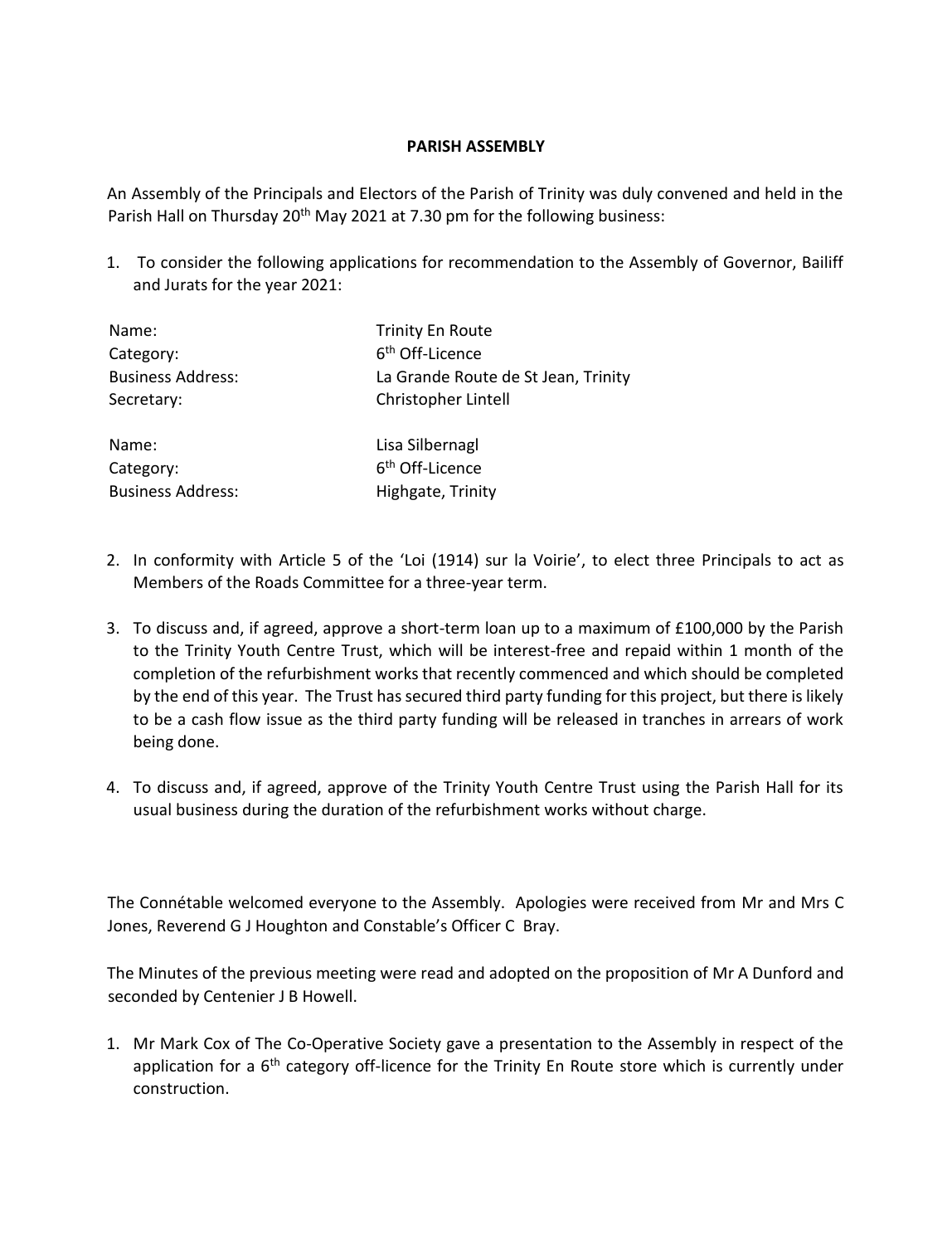- 2. On the proposition of Ms Jennifer Carnegie and seconded by Ms Maria Milton, the Parish Assembly unanimously agreed to recommend to the Licensing Assembly the granting of the licence sought.
- 3. Ms Lisa Silbernagl gave a presentation to the Assembly in respect of her application for a  $6<sup>th</sup>$ category off licence for her Trinity-based business, Imperial Gifts, which sells luxury gift boxes.
- 4. On the proposition of Mr John Le S Gallichan Snr and seconded by Mr John Moulin, the Parish Assembly unanimously agreed to recommend to the Licensing Assembly the granting of the licence sought.
- 5. The Connétable reminded the Assembly that at a Parish Assembly on 3rd December 2020, six candidates had been proposed and seconded for the three vacancies for Roads Committee members. Because of Covid-related restrictions on gatherings at the time, and on the advice of the Attorney General, the election of three members of the Committee had been postponed until the relaxation of restrictions in the spring.
- 6. Having received further advices from the Attorney General, nominations for the three vacancies were received again by the Assembly. Barrington Charles Fossey was proposed by John Le S Gallichan Jnr and seconded by John Le Maistre. Alan Dunford was proposed by Jonathan Le Maistre and seconded by Anne Pryke. Norman Edward Le Maistre was proposed by John Le S Gallichan Snr and seconded by Lawrence Agnes.
- 7. The Connétable advised the Assembly that one of the original candidates, who was a serving member of the Roads Committee, Mr Charles Edward Ahier, had unfortunately died suddenly earlier in the year. Tribute was paid to Mr Ahier for his years of service to the Parish; it was noted that he had first been elected to the Committee in December 1993, and had been a member of it ever since.
- 8. The Assembly was also advised that two of the original candidates, Mr David Postlethwaite and Mr Ramsey Cudlipp, had confirmed that they no longer wished to stand for the position of Roads Committee member.
- 9. No other nominations having been received, the three candidates were elected unanimously by the Assembly and requested by the Connétable to be available for taking the oath of office before the Royal Court of Jersey on Friday 28<sup>th</sup> May 2021.
- 10. The Connétable outlined to the Assembly the background leading up to the recent commencement of refurbishment works at the Trinity Youth Centre:
	- The Centre, ran by the Trinity Youth Centre Trust Incorporated ("TYC Trust") is, and has been for some time, in need of refurbishment in order to make it more user-friendly and compliant with safeguarding requirements.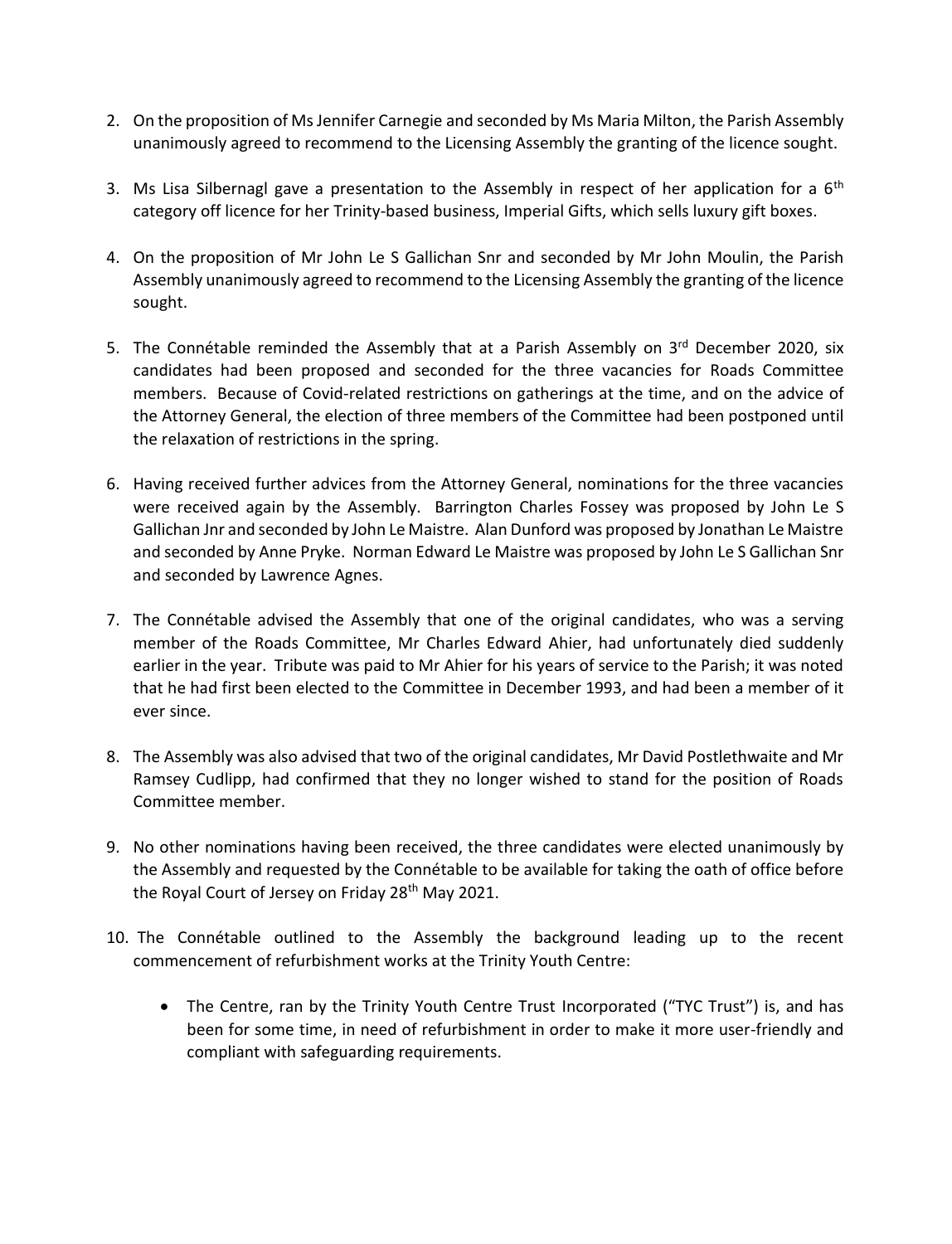- The TYC Trust had therefore taken the preliminary steps necessary in respect of the refurbishment project, and in doing so, had received valued support from the trustees of the Roy Overland Trust, the trust having met all of the professional fees incurred to date.
- Formal tenders had been submitted in January 2021 and reviewed by Tillyards, quantity surveyors engaged by the TYC Trust. The most competitively priced tender, from J P Mauger Limited, had been selected.
- The TYC Trust had recently secured funding from the Stimulus Fund in the sum of £823,000 in order to proceed with the project, one of the conditions being a prompt start to the works, which had therefore been commenced on  $17<sup>th</sup>$  May 2021. The project is due to take about 30 weeks to complete.
- The trustees of the Roy Overland Trust have indicated that all current and future professional fees incurred in respect of the project, and any shortfall between the funding secured from the Stimulus Fund and the final cost of the project will be met out of the trust's funds.
- 11. The Connétable advised the Assembly that the Centre's refurbishment project will benefit the wider community of the Island, at no cost to either the Centre's users or Parishioners. The loan proposition being brought to the Assembly was to enable the trustees of the TYC Trust to be able to bridge a funding gap between the submission of the contractor's bills and the release of funds from the Stimulus Fund. The loan by the Parish to the TYC Trust will be up to a maximum of £100,000, interest free, and repayable in full within one month of the completion of the project.
- 12. John Le S Gallichan Snr proposed the loan, commenting on the generosity of the trustees of the Roy Overland Trust to the Parish over the years and congratulating Colin Myers and the Connétable on the progression of the project. This was seconded by Norman Le Maistre, and the Assembly voted unanimously in favour of the loan being made.
- 13. As a consequence of the commencement of the refurbishment works on  $17<sup>th</sup>$  May 2021, the Connétable advised the Assembly that the Centre's regular users have been accommodated by the Parish and relocated to the Parish Hall. In order to keep the accounting simple, the Connétable suggested that no charge be raised by the Parish to the TYC Trust in respect of this usage, but asked the Assembly to note that there would be a consequential dip in next year's Parish Accounts in respect of income from the hiring out of the Parish Hall by the Parish.
- 14. Centenier John Howell proposed and Anne Pryke seconded this item of business, which was passed by way of an unanimous vote.

There being no further business, the Assembly was declared closed at 7.55pm.